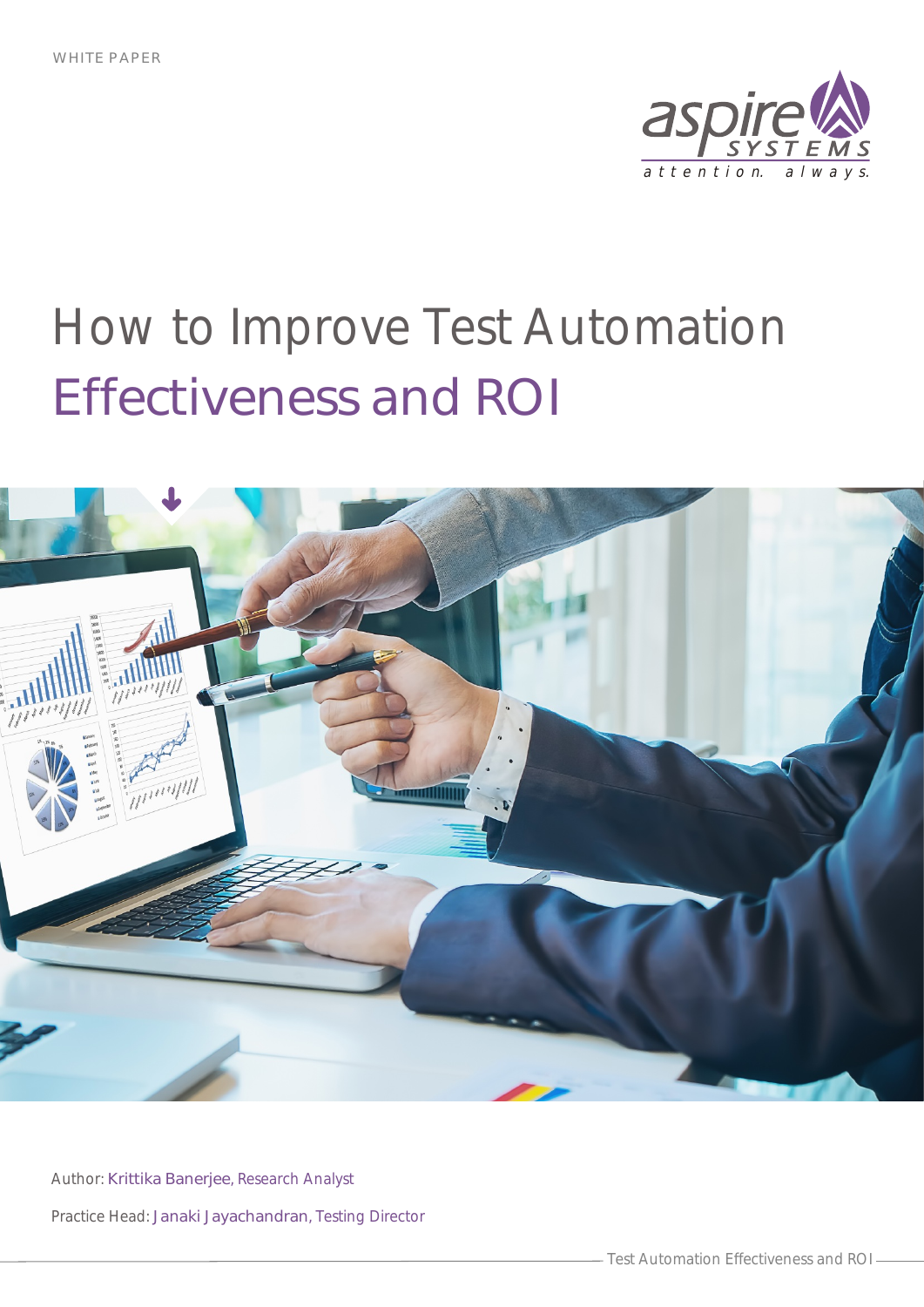C O N T E N T S

 $\rightarrow$ 

### Page No.

| $\rightarrow$ | Introduction                                                               | 3  |
|---------------|----------------------------------------------------------------------------|----|
| →             | Test Automation - A Key Enabler for Continuous Delivery                    | 3  |
| →             | <b>Test Automation Considerations to Boost ROI</b>                         | 3  |
|               | Defining the Scope of Automation<br>$\rightarrow$                          | 4  |
|               | The Right Focus on Test Design<br>$\rightarrow$                            | 4  |
|               | <b>Test Data</b>                                                           | 4  |
|               | Test maintainability                                                       | 5  |
|               | <b>Test Automation Execution</b><br>$\rightarrow$                          | 5  |
|               | <b>Cloud Based Test Automation</b><br>$\rightarrow$                        | 5  |
|               | Use of the right automation framework<br>$\rightarrow$                     | 5  |
| $\rightarrow$ | <b>AFTA (Aspire's Framework for Test Automation)</b>                       | 5  |
|               | Case 1: Online Assessment Solution<br>→                                    | 7  |
|               | Case 2: Cloud Billing and Subscription Solution<br>$\rightarrow$           | 8  |
|               | Case 3: Enterprise Information Management (EIM) Solutions<br>$\rightarrow$ | 9  |
|               | <b>References</b>                                                          | 10 |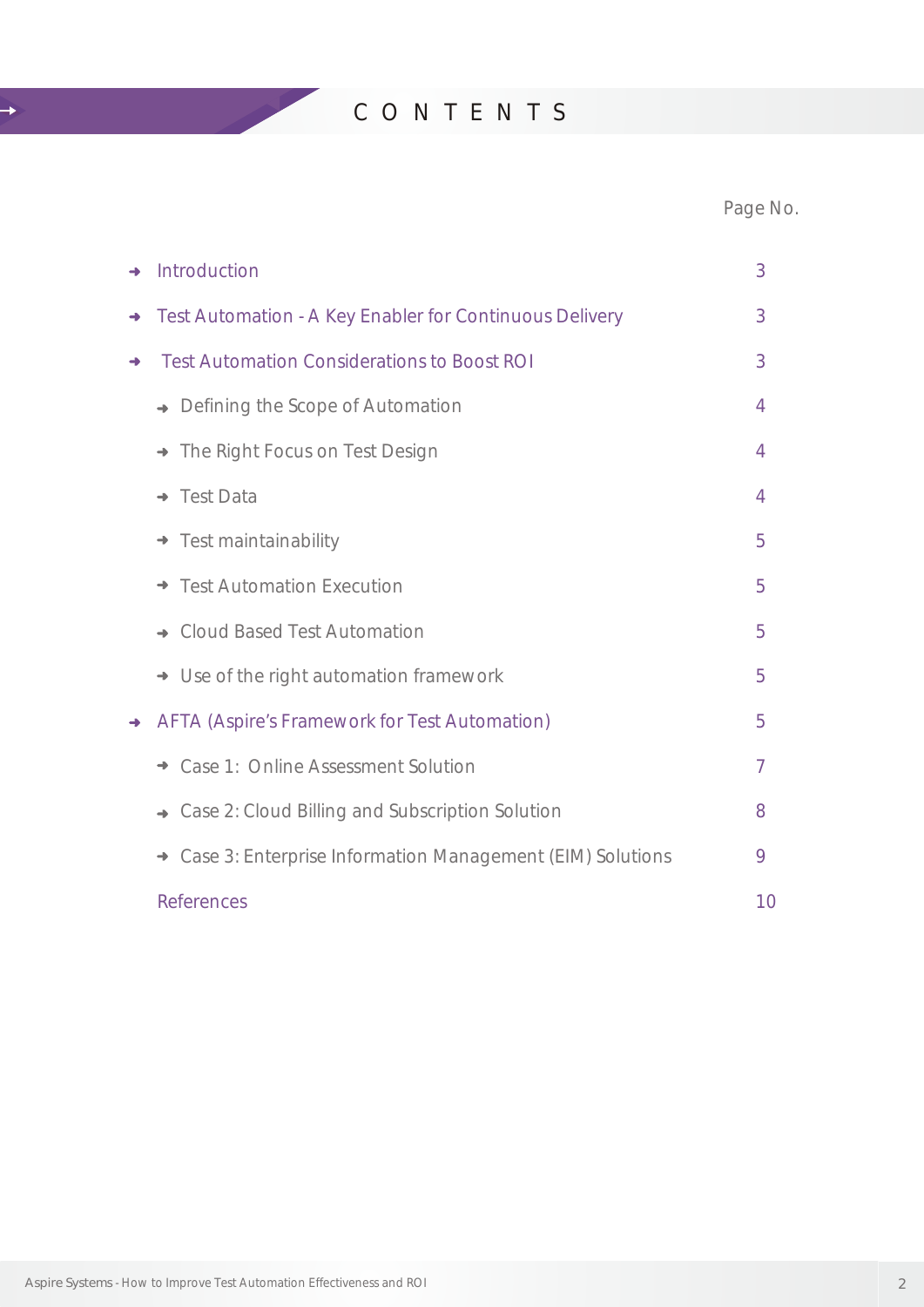Innovation at digital speed is a key competitive advantage in today's world. The ability to develop, test and launch digital products and services quickly and consistently has become critical to success. As business stakeholders cry out for greater speed and agility, modern approaches such as "agile" plus Continuous Delivery and DevOps have finally become main stream.

But, delivery speed and agility is no good if it comes at the cost of quality, security and compliance. Business and IT management must ensure that quality assurance, and particularly testing, is appropriately enabled as a key aspect of every activity through the modern, iterative software delivery cycle-via a Continuous Delivery framework with a strong focus on automation.

### Test Automation- A Key Enabler for Continuous Delivery

Several IT solution providers are now kicking the tires on Test Automation, as a critical enabler of Continuous Delivery and agile software development. Bringing test automation into the fold of development and rollout processes provides a set of repeatable checks which are run on an ongoing basis before any package gets shipped. With automated checks being carried out regularly around your regression, performance and acceptance scenarios, you can reduce the number of escaped bugs- and rev up the delivery of new applications, improving your relationship with customers.

Greater automation coverage gives stakeholders more accurate information around risk to high-value features, ensuring they are able to make more informed decisions at the business level. In general, it allows for better management of, among other things, the release of software updates, the porting of new code, and the overall processing environment.

Many organizations that were "born digital" are now extensively leveraging test automation in order to roll back failures in a matter of seconds, enabling fixes to be made on a constant basis, and significantly mitigating business risk. Many market leading companies even choose not to release features unless at least 80 percent of the code is covered by automated testing, according to Mckinsey. Product teams can thus understand and make decisions quickly based on automation results that impact performance and customer experience.

When it comes to testing leaders among traditional enterprises, customer-facing systems such as e-commerce websites or mobile applications usually represent the greatest priority for automated testing. Since these systems go through frequent innovation, it becomes important to streamline the product testing through sophisticated automation- aiming, for instance, to verify an end-to-end customer journey as part of a larger initiative to digitize customer processes.

So, it is now established that test automation improves the software delivery process significantly and conveys a number of critical advantages in taking your large-scale software delivery to the next level. Well, not really.

Not all test automation projects are able to deliver expected success and ROI. While a range of companies have adopted Test Automation, only few, regardless of industry, have been able to capture its full value. A survey by Logigear reveals more than 43% of respondents still do not have a successful test automation solution.

### Test Automation Considerations to Boost ROI

It is important to carefully analyze the ROI of the entire automation effort. An ROI report is typically based on inputs like the number of releases planned per year, number of regression test cases, size of manual testing team, etc. and helps to:

 $\bullet$ Analyze the cost that will be incurred for automation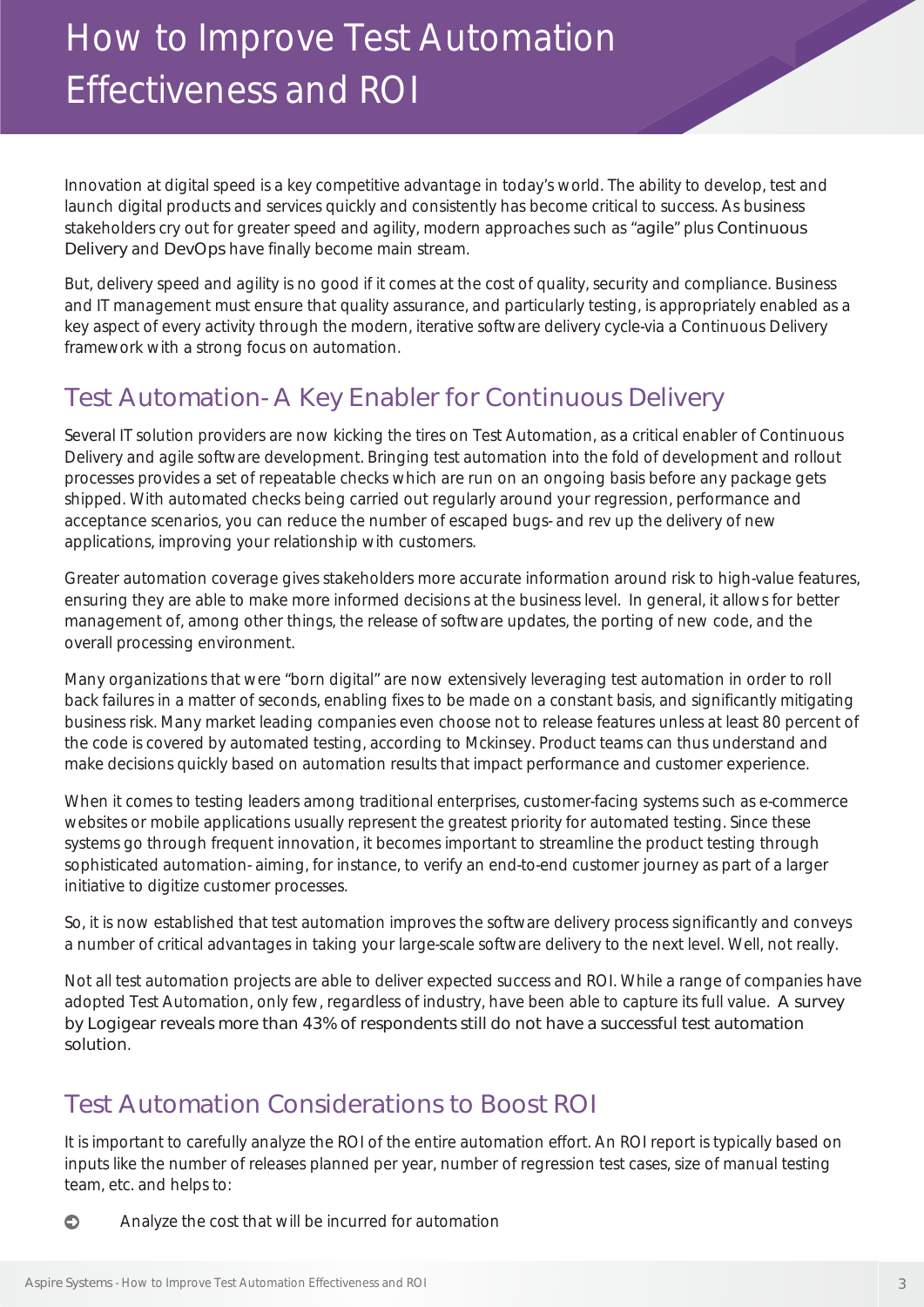- $\bullet$ Compare the efforts and cost for both manual testing and test automation
- $\bullet$ Calculate the break-even period
- $\bullet$ Work out the saving in percentage

It takes time, a well- planned strategy and a commitment to ensure that your automation testing efforts hold ground and keep delivering accurate, reliable results. Here are some considerations that can help you make the most of test automation investments and boost ROI:



#### Defining the Scope of Automation

When embarking on an automation initiative, you need to identify the right test scenarios for automation first. Anything less than a thorough automation feasibility analysis would result in automation of test scenarios which cannot be executed during later test cycles, making it difficult to achieve the desired output of the project. It is necessary to consider different factors like the functional aspects of the application under test, the environment, dependencies on hardware, potential impacts and more while deciding what to automate.

The most popular use of automation is for those tests cases that need a lot of human intervention and are repetitive in nature. It can also be used beyond regression test cases, for instance, for an ecommerce application that is being used in various languages, automated testing can be used to check if the most crucial user scenarios work in all the languages, and also verify if the translation is correct for every single word in the solution.

However, some aspects of testing such as exploratory testing do not render themselves to automation well, and pushing the envelope too far may prove to be a recipe for disaster.



#### The Right Focus on Test Design

Test design plays an extremely important role in boosting the ROI of test automation. A robust test design aims to provide comprehensive code coverage with the help of minimal number of tests within the shortest timeframe.

Once the scope of automation is defined, one needs to thoroughly review all the functional and non-functional requirements of the software under production in order to ensure maximum test coverage. Creating comprehensive test cases beforehand helps to identify the test execution time as well as likely defects. Plus, you can identify other scenarios and workflows that can be automated, which may otherwise have been missed.



#### Test Data

Since new development methodologies call for quicker and more iterative software release cycles, access to quality test data becomes extremely critical. Data size needs to be optimal and consist of comprehensive information and components that are relevant for application testing requirements. Plus, different data sets must be combined and categorized as valid data, invalid data, boundary condition, etc. To ensure that the data that is utilized for testing does not get outdated, it becomes essential to review your test data on a regular basis to ensure its validity for tests.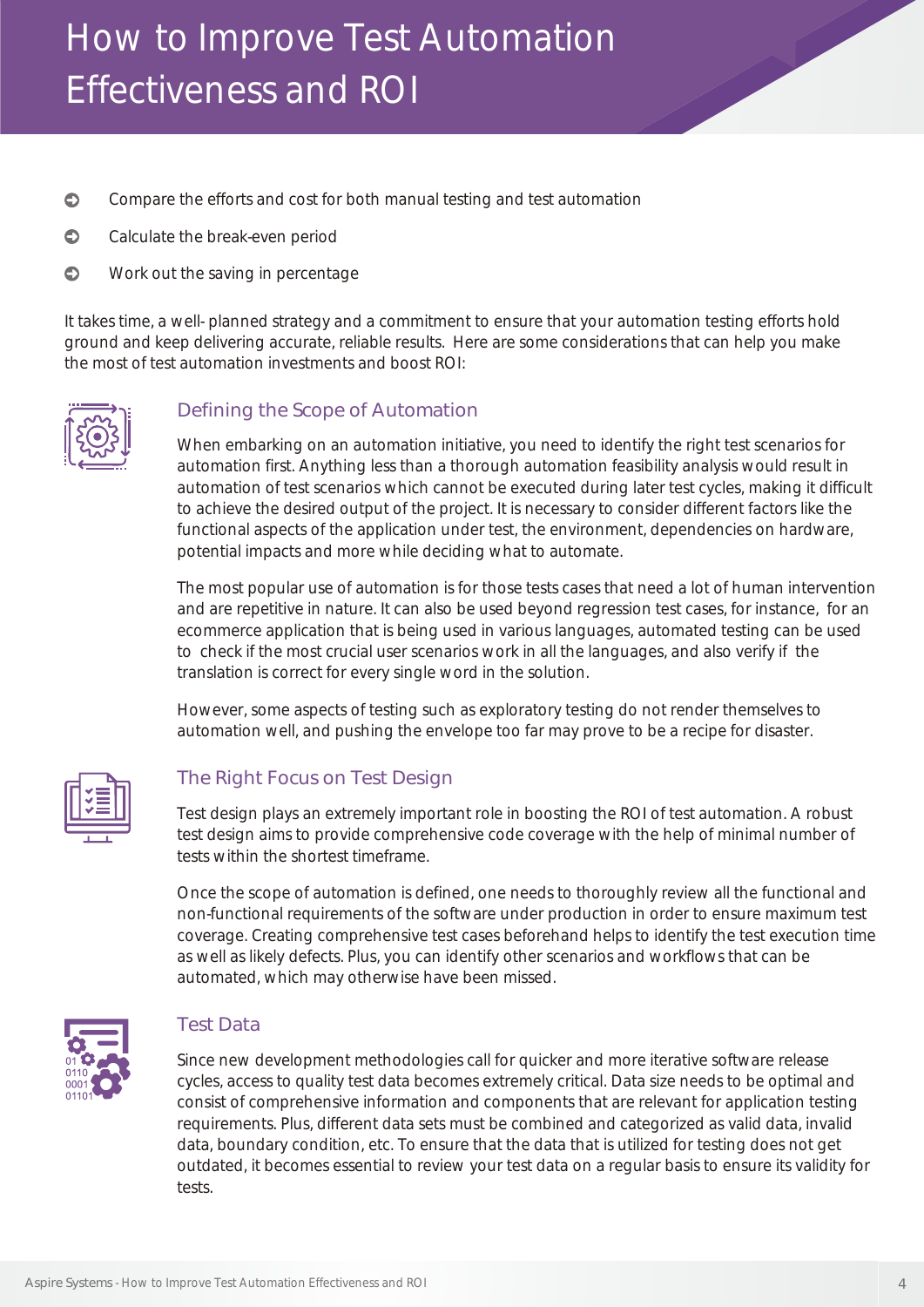

#### Test Maintainability

To ensure the durability of the automation solution, it is necessary to take product evolution into account.

The demands for frequent product iterations and upgrades necessitate the use of a test automation solution that has reusable test cases and test plans, with smaller and more independent test cases in place of a monolithic testing architecture. It is important to build test suites that enable frequent change for regularly assessing the maintenance needs of the testing suite.



#### Test Automation Execution

Only if the test automation scripts are executed by the functional testing team on an ongoing basis will test automation be successful. Functional knowledge is extremely crucial to evaluate the correctness of the automation scripts. There is no point in creating thousands of scripts that are not able to identify a critical bug in the system. Initially training or hand-holding by the experts may be needed, as this proves to be the best way to succeed in test automation.



#### Cloud Based Test Automation

With the growing complexity in handling and managing a wide variety of browsers and platforms, cloud infrastructure can play an important role in successful testing and boosting the ROI of test automation efforts. The cloud provider can take the overhead of maintaining multiple platforms/browsers/devices for updates, security patches and upgrading OS while reducing the unit cost of testing and boosting testing effectiveness.



#### Use of the right automation framework

An automation framework provides a predefined set of automation testing guidelines, protocols, rules and standards, which when followed, improve a team's test speed and efficiency, enhance test accuracy, slash test maintenance costs and also reduce risks. The guidelines may include coding standards, test-data handling methods, processes for storing test results, object repositories, alongside information on accessing external resources. The idea is to provide for parameterization of test scripts and test data to boost long-term usability and efficiency. The framework should include everything an automation solution needs, other than the test script itself.

Using the right automation framework can go a long way in enhancing the overall productivity besides saving effort and time from the testing perspective. In a digitally mature ecosystem, where application changes and code deployments happen on a frequent basis, the testing framework must fit in with the latest software development approaches, and enable seamless integration into the Continuous Integration/Continuous Deployment pipeline.

### AFTA (Aspire's Framework for Test Automation)

Over the years, Aspire has built a market leading expertise in Test Automation, by providing robust and stable Test Automation solutions to several top players in Banking, Retail and content management industries. By imparting the experience and knowledge gained from such solutions we have come up with our in-house testing accelerator, AFTA. It is specifically designed to make the most effective use of test automation by significantly cutting down testing efforts while offering no compromise on quality, and has helped several CIOs boost return on their technology investment.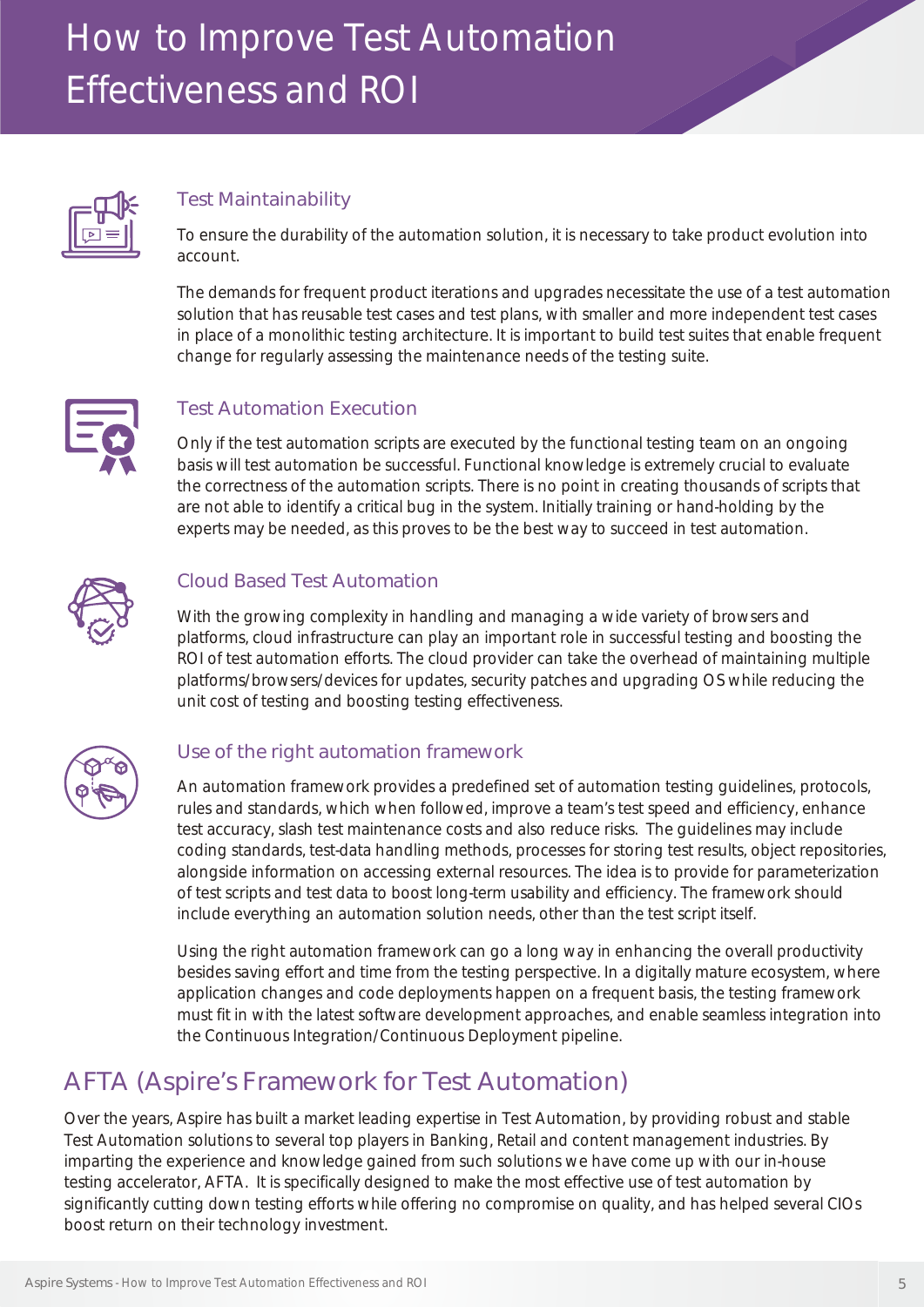

It helps you stay ahead of competition by:

- $\bullet$ Enabling seamless testing across disparate environments
- $\bullet$ Enhancing test coverage
- $\bullet$ Reducing test cycle times, resulting in huge cost savings and faster ROI.
- $\bullet$ Improving resource utilization and productivity
- $\bullet$ Providing modular reusability and flexibility
- $\bullet$ Accelerating speed-to-market
- $\bullet$ Reducing automation overhead
- $\bullet$ Improving application stability
- $\bullet$ Ensuring the quality of core and regulatory functions to ensure a good customer experience

AFTA supports integration with popular cloud environments like SauceLabs, AWS – device farm and BrowserStack to enable seamless device & browser coverage across hundreds of commonly used end-user platforms. Through this, Aspire has successfully executed many cloud automation testing projects across supported cloud environments in various domains.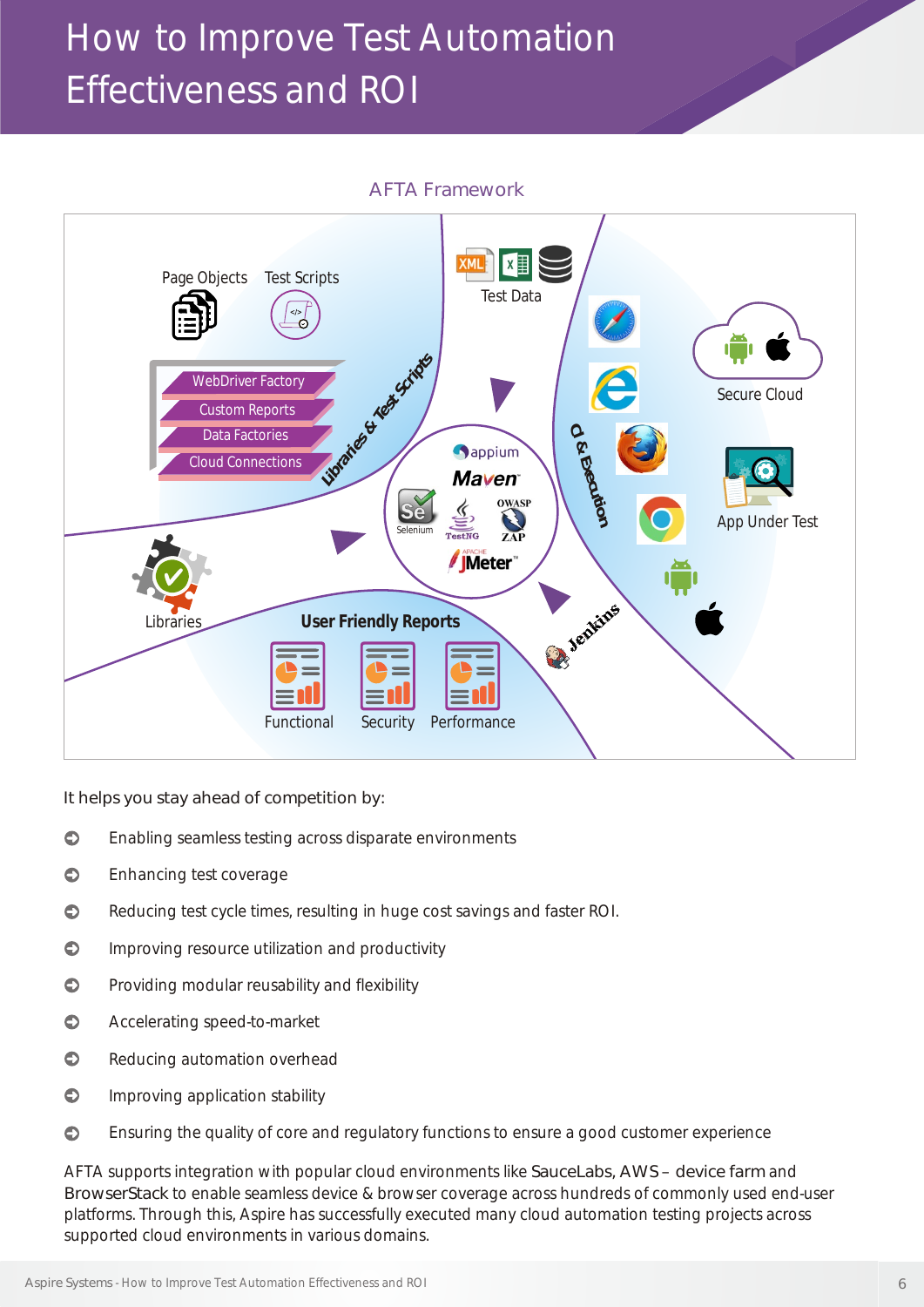Given below is a snapshot of some of our customer success stories.

#### Case 1: Online Assessment Solution

Our customer is the world's largest learning company with 40K employees in more than 70+ countries helping people of all ages to make measurable progress. This product which was automated is an online assessment solution for Pre-K12. It will be used by teachers & students of schools / institution.



#### ROI:





| Total Savings - Last 1 Year |             |                     |  |  |  |  |
|-----------------------------|-------------|---------------------|--|--|--|--|
| Module                      | $#$ of runs | Time Saved<br>(hrs) |  |  |  |  |
| <b>Smoke</b>                | 48          | 856.8               |  |  |  |  |
| Regression                  | 24          | 22752               |  |  |  |  |
| Integration                 | 12          | 1500                |  |  |  |  |

| Time Duration to Automate |           |          |  |  |  |  |
|---------------------------|-----------|----------|--|--|--|--|
| Module                    | Resources | Duration |  |  |  |  |
| <b>Smoke</b>              | 3         | 20 days  |  |  |  |  |
| Regression                | 10        | 8 months |  |  |  |  |
| Integration               |           | 1 month  |  |  |  |  |

| Maintenance Effort |               |  |  |  |  |
|--------------------|---------------|--|--|--|--|
| Module             | Hours / Month |  |  |  |  |
| Smoke              | 12            |  |  |  |  |
| Regression         | 80            |  |  |  |  |
| Integration        | 25            |  |  |  |  |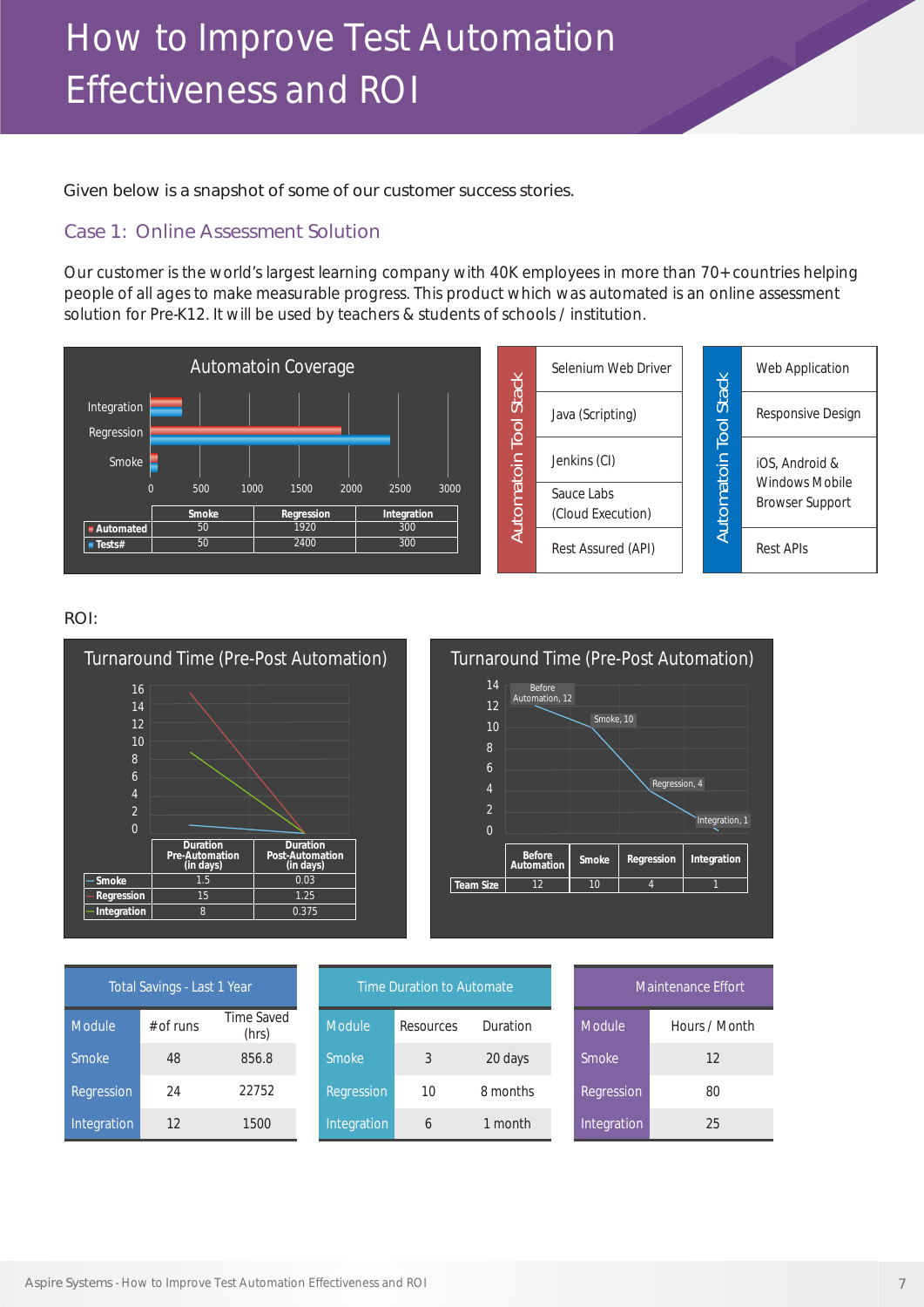#### Case 2: Cloud Billing and Subscription Solution

Our customer is a leading cloud billing and subscription solution provider based in US. They work with more than 2000 global organizations which includes the likes of Disney, Pitney Bowes, Ingersoll Rand, EMC, Internap, VMware, Taleo, HootSuite etc. They help many industry leaders in monetizing recurring revenue businesses and deliver exceptional customer experiences.



Monthly average for last 6 months = 21.5 Weekly average for last 6 months = 5.5

ROI:

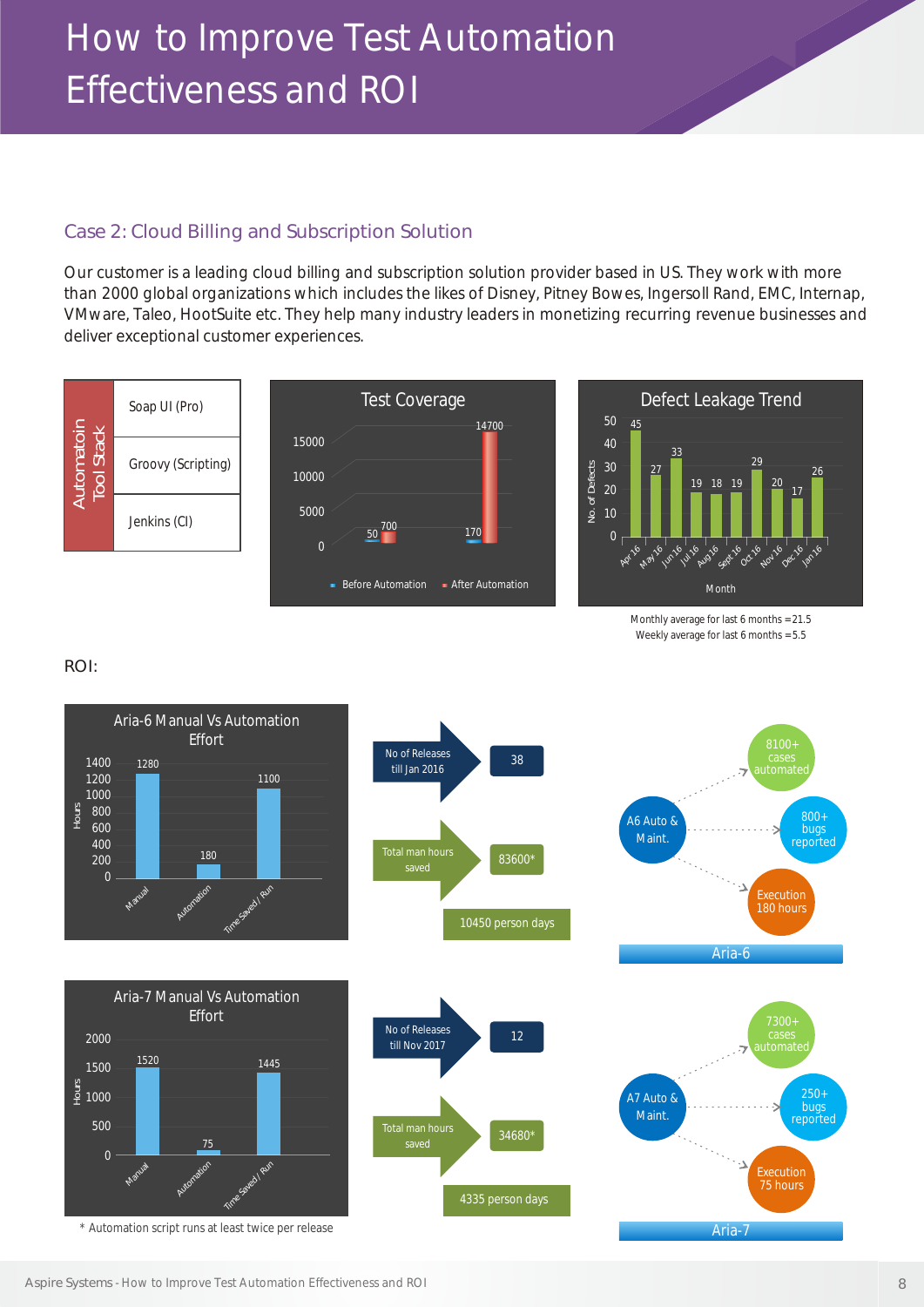#### Case 3: Enterprise Information Management (EIM) Solutions

Our Customer is one of the global leaders in Enterprise Information Management (EIM) solutions, with offices in the United States & United Kingdom. Their product eliminates information silos and provides quick and easy access to the right content from any core business system and device. They have about 1,00,000 global users across 100 countries supporting in 25 different languages. The organization was included by Gartner, Inc. Magic Quadrant for Enterprise Content Management for the 3rd consecutive year.



#### Test Coverage:

| Automatoin<br>Tool Stack                                                              |                    | JScript (Scripting)          |                    |                                            |                                            |                                        |                                                 |                                                        |                            |
|---------------------------------------------------------------------------------------|--------------------|------------------------------|--------------------|--------------------------------------------|--------------------------------------------|----------------------------------------|-------------------------------------------------|--------------------------------------------------------|----------------------------|
|                                                                                       | Jenkins (CI)       |                              |                    |                                            |                                            |                                        |                                                 |                                                        |                            |
| Test Coverage:                                                                        |                    |                              |                    |                                            |                                            |                                        |                                                 |                                                        |                            |
|                                                                                       | <b>Test Suites</b> | # Total<br><b>Test Cases</b> | Automated<br>Tests | Automation<br>Development<br>Effort (Days) | Automation<br>Maintenance<br>Effort (Days) | Manual<br>Maintenance<br>Effort (Days) | Man Days<br>Involved in<br>Automation<br>(Days) | <b>Effort Saved</b><br>through<br>Automation<br>(Days) | Frequency<br>of Executions |
| <b>Regression Suite</b>                                                               |                    | 7259                         | 4573               | 1524                                       | 229                                        | 1143                                   | 110                                             | 1033                                                   | Monthly                    |
| <b>Sanity Suite</b>                                                                   |                    | 1525                         | 1525               | 508                                        | 76                                         | 3304                                   | 312                                             | 2992                                                   | Twice a Week               |
| <b>Compatibility Suite</b>                                                            |                    | 318                          | 318                | 106                                        | 16                                         | 13                                     | $\overline{2}$                                  | 11                                                     | Half-Yearly                |
| ROI:<br>Converge & Turnaround Pre/Post Automation<br>80<br>70<br>70<br>60<br>50<br>40 |                    |                              |                    |                                            |                                            |                                        |                                                 |                                                        |                            |
| • Total Tests                                                                         |                    |                              | • Automated        |                                            |                                            | 30<br>20.725                           |                                                 |                                                        |                            |

#### ROI: